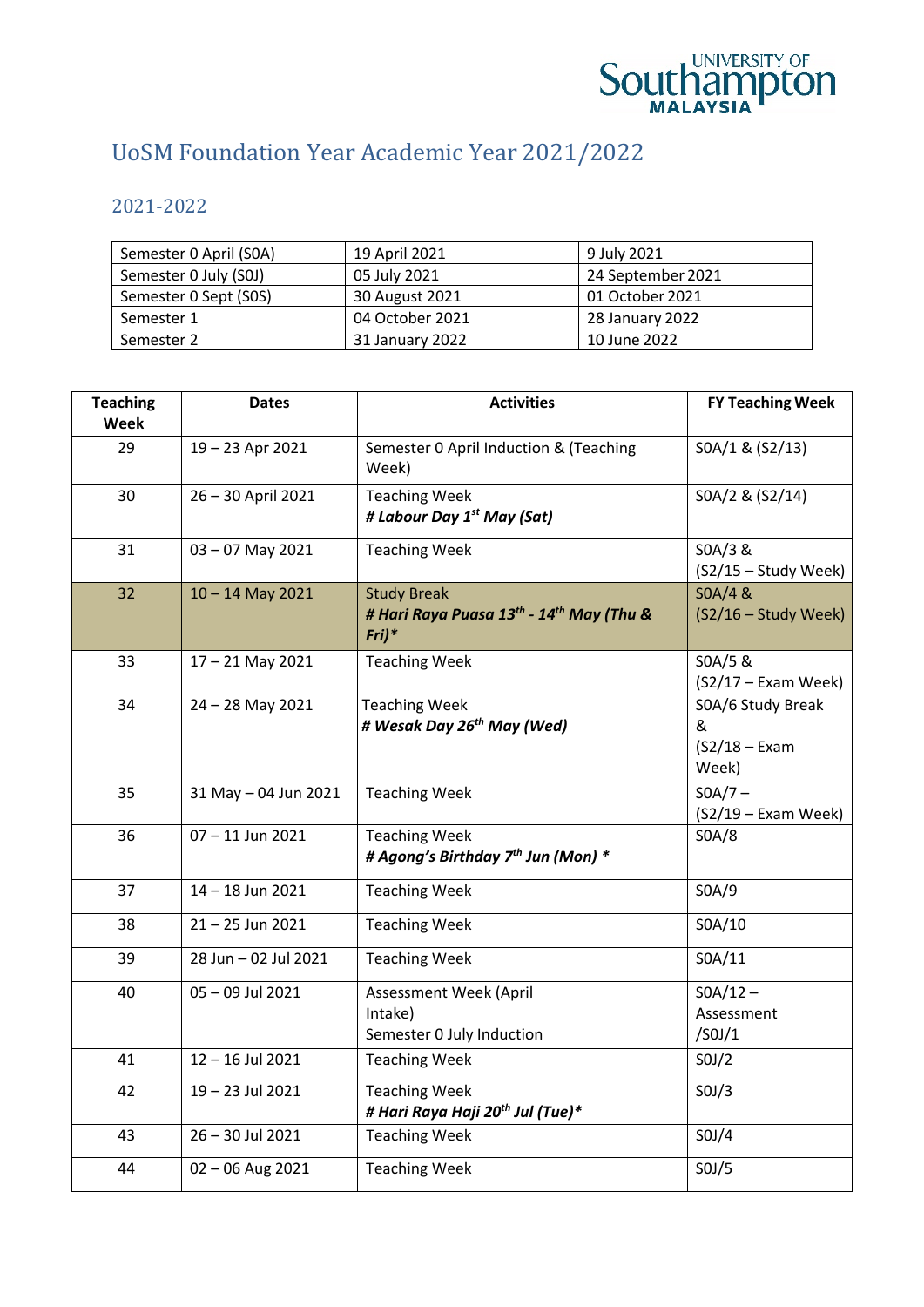|                                |                       |                                                                                                                                                      | UNIVERSITY OF<br><b>Southampton</b>     |
|--------------------------------|-----------------------|------------------------------------------------------------------------------------------------------------------------------------------------------|-----------------------------------------|
| <b>Teaching</b><br><b>Week</b> | <b>Dates</b>          | <b>Activities</b>                                                                                                                                    | <b>FY Teaching Week</b>                 |
| 45                             | 09 - 13 Aug 2021      | <b>Teaching Week</b>                                                                                                                                 | SOJ/6                                   |
| 46                             | $16 - 20$ Aug 2021    | <b>Teaching Week</b>                                                                                                                                 | SOJ/7                                   |
| 47                             | 23 - 27 Aug 2021      | <b>Teaching Week</b>                                                                                                                                 | S0J/8/Referral exams                    |
| 48                             | 30 Aug - 03 Sep 2021  | <b>Teaching Week</b><br>Semester 0 September Induction -<br>30 <sup>th</sup> Aug (Mon)<br># National Day 31 <sup>st</sup> Aug (Tue)                  | <b>Referral Exams</b><br>SOJ/9<br>SOS/1 |
| 49                             | 06 - 10 Sep 2021      | <b>Teaching Week</b>                                                                                                                                 | SOJ/10<br>SOS/2                         |
| 50                             | 13-17 Sep 2021        | <b>Assessment Week</b><br><b>Teaching Week</b><br># Almarhum Johor Hol Day 13 <sup>th</sup> Sep (Mon) *<br># Malaysia Day 16 <sup>th</sup> Sep (Thu) | SOJ/11<br>SOS/3                         |
| 51                             | $20 - 24$ Sep 2021    | Semester break<br>Teaching Week/ Assessment Week                                                                                                     | SOJ/12<br>SOS/4                         |
| 52                             | 27 Sept - 01 Oct 2021 | <b>Assessment Week</b>                                                                                                                               | SOS/5                                   |
| $\mathbf{1}$                   | 04 - 08 Oct 2021      | Teaching Week (Semester 1 starts)                                                                                                                    | S1/1                                    |
| $\overline{2}$                 | 11-15 Oct 2021        | <b>Teaching Week</b>                                                                                                                                 | S1/2                                    |
| 3                              | 18-22 Oct 2021        | <b>Teaching Week</b><br># Prophet Muhammad's Birthday 19th Oct<br>$(Tue)*$                                                                           | S1/3                                    |
| 4                              | 25 - 29 Oct 2021      | <b>Teaching Week</b>                                                                                                                                 | S1/4                                    |
| 5                              | $01 - 05$ Nov 2021    | <b>Teaching Week</b><br># Deepavali 4 <sup>th</sup> Nov (Thu)*                                                                                       | S1/5                                    |
| 6                              | $08 - 12$ Nov 2021    | <b>Teaching Week</b>                                                                                                                                 | S1/6                                    |
| $\overline{7}$                 | 15-19 Nov 2021        | <b>Teaching Week</b>                                                                                                                                 | S1/7                                    |
| 8                              | 22 - 26 Nov 2021      | <b>Teaching Week</b>                                                                                                                                 | S1/8                                    |
| 9                              | 29 Nov - 03 Dec 2021  | <b>Teaching Week</b>                                                                                                                                 | S1/9                                    |
| 10                             | 06 - 10 Dec 2021      | <b>Teaching Week</b>                                                                                                                                 | S1/10                                   |
| 11                             | 13-17 Dec 2021        | <b>Teaching Week</b>                                                                                                                                 | S1/11                                   |
| 12                             | 20 - 24 Dec 2021      | <b>Christmas Break</b><br># Christmas 25 <sup>th</sup> Dec (Sat)                                                                                     | S1/12                                   |
| 13                             | 27 - 31 Dec 2021      | <b>Christmas Break</b><br># New Year 1 <sup>st</sup> Jan (Sat)                                                                                       | S1/13                                   |
| 14                             | $03 - 07$ Jan 2022    | <b>Teaching Week</b>                                                                                                                                 | S1/14                                   |
| 15                             | $10 - 14$ Jan 2022    | <b>Study Week</b>                                                                                                                                    | S1/15                                   |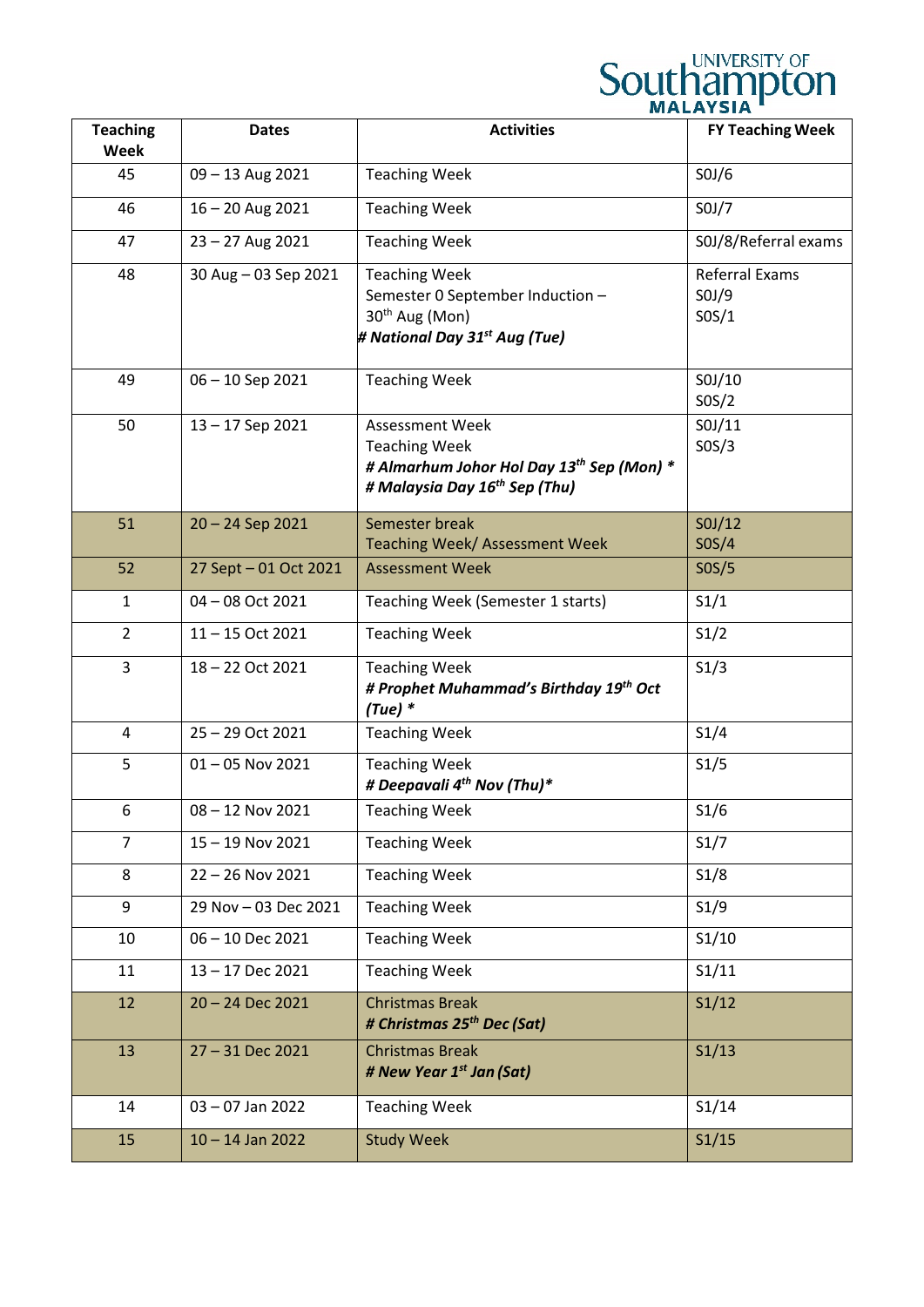## **Southampton**

| <b>Teaching</b><br><b>Week</b>                | <b>Dates</b>          | <b>Activities</b>                                                                                                                                                       | <b>FY Teaching Week</b> |
|-----------------------------------------------|-----------------------|-------------------------------------------------------------------------------------------------------------------------------------------------------------------------|-------------------------|
| 16                                            | $17 - 21$ Jan 2022    | Semester 1 exams<br># Thaipusam 18 Jan (Tue)*                                                                                                                           | $S1/16$ – Exam Week     |
| 17                                            | $24 - 28$ Jan 2022    | Semester 1 exams                                                                                                                                                        | $S1/17$ – Exam Week     |
| 18                                            | 31 Jan - 04 Feb 2022  | Semester Break (Semester 2 starts)<br># Chinese New Year 1 <sup>st</sup> – 2 <sup>nd</sup> Feb (Tue & Wed)                                                              | S2/1                    |
| 19                                            | 07-11 Feb 2022        | <b>Teaching Week</b>                                                                                                                                                    | S2/2                    |
| 20                                            | 14-18 Feb 2022        | <b>Teaching Week</b>                                                                                                                                                    | S2/3                    |
| 21                                            | 21-25 Feb 2022        | <b>Teaching Week</b>                                                                                                                                                    | S2/4                    |
| 22                                            | 28 Feb - 04 Mar 2022  | <b>Teaching Week</b>                                                                                                                                                    | S2/5                    |
| 23                                            | $07 - 11$ Mar 2022    | <b>Teaching Week</b>                                                                                                                                                    | S2/6                    |
| 24                                            | $14 - 18$ Mar 2022    | <b>Teaching Week</b>                                                                                                                                                    | S2/7                    |
| 25                                            | $21 - 25$ Mar 2022    | <b>Mid Semester Break</b><br># Sultan Johor Birthday 23 <sup>rd</sup> Mar (Wed)                                                                                         | S2/8                    |
| 26                                            | 28 Mar - 01 Apr 2022  | <b>Teaching Week</b>                                                                                                                                                    | S2/9                    |
| 27                                            | 04 - 08 Apr 2022      | <b>Teaching Week</b><br># Awal Ramadhan 3rd Apr (Sun)*<br><b>Replacement 4th Apr (Mon)</b>                                                                              | S2/10                   |
| 28                                            | $11 - 15$ Apr 2022    | <b>Teaching Week</b>                                                                                                                                                    | S2/11                   |
| 29                                            | 18 - 22 Apr 2022      | <b>Teaching Week</b><br>Semester 0 April Induction 2022/2023*                                                                                                           | S2/12                   |
| 30                                            | 25 - 29 Apr 2022      | <b>Teaching Week</b>                                                                                                                                                    | S2/13                   |
| 31                                            | $02 - 06$ May 2022    | <b>Study Week</b><br># Labour Day 1 <sup>st</sup> May (Sun)<br><b>Replacement 2nd May (Mon)</b><br># Hari Raya Puasa 2 <sup>nd</sup> - 3 <sup>rd</sup> May (Mon & Tue)* | S2/14                   |
| 32                                            | $09 - 13$ May 2022    | <b>Teaching Week</b>                                                                                                                                                    | S2/15                   |
| 33                                            | $16 - 20$ May 2022    | <b>Study Week</b><br># Wesak Day 15 <sup>th</sup> May (Sun)<br><b>Replacement 16<sup>th</sup> May (Mon)</b>                                                             | S2/16                   |
| 34                                            | $23 - 27$ May 2022    | Semester 2 exams                                                                                                                                                        | S2/17 Exams             |
| 35                                            | 30 May - 03 Jun 2022  | Semester 2 exams                                                                                                                                                        | S2/18 Exams             |
| 36                                            | 06 Jun - 10 Jun 2022  | Semester 2 exams                                                                                                                                                        | S2/19 Exams             |
|                                               | 27 Jun - 05 Aug 2022* | Project - Sept Intake                                                                                                                                                   |                         |
|                                               | 22 Aug - 02 Sep 2022  | Exam re-sit                                                                                                                                                             |                         |
| *subject to confirmation/change<br><b>END</b> |                       |                                                                                                                                                                         |                         |